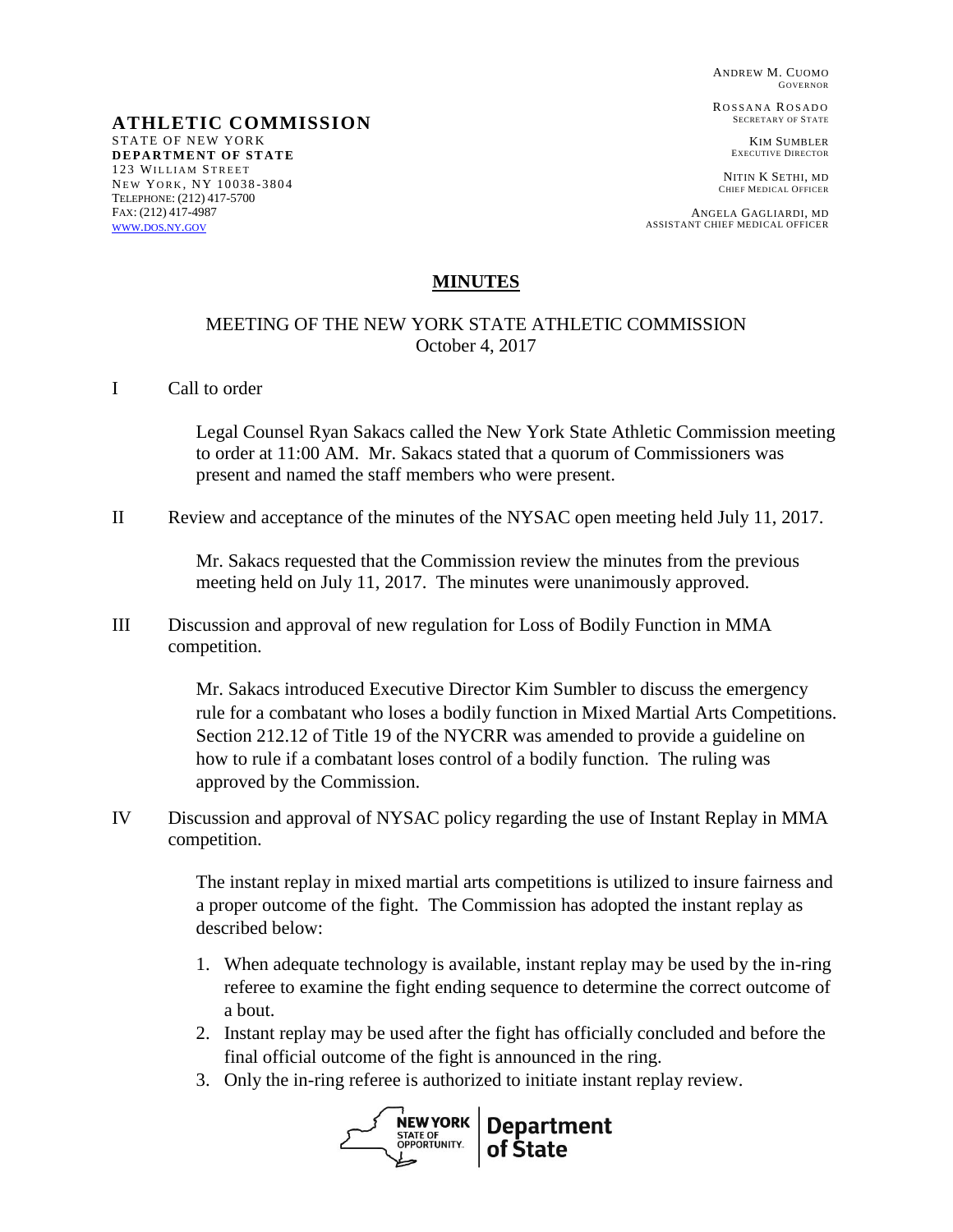- 4. The in-ring referee him/herself must watch the instant replay footage of the fight ending sequence on a video monitor provided for such purpose.
- 5. The in-ring referee may consult with the alternate referee to determine the correct outcome of a bout.
- 6. Only the in-ring referee is authorized to make the final official in-ring determination of the outcome of the bout following the instant replay review.
- 7. The fight cannot be resumed after the instant replay review.
- 8. Nothing in this policy shall restrict the Commission's authority to review video evidence to determine the correct outcome after the final official outcome of a bout has been announced in the ring.

The policy was unanimously approved by the Commission.

- V Discussion and approval of professional boxing gloves:
	- a) Garcia Professional Vortex 8 oz.
	- b) Garcia Professional Vortex 10 oz.

Interim Executive Director Kim Sumbler introduced Director of Boxing, Matthew Delaglio. Mr. Delaglio demonstrated and circulated the 8oz and 10oz gloves to the Commissioners. Mr. Delaglio stated that the gloves met standards of approval with NYSAC and were approved and used in the states of California and Nevada. The gloves were approved by the Commission to use in boxing competitions.

## VI NYSAC Event Report

Matthew Delaglio discussed future events and dates. Mr. Delaglio named some of the promoters which will be working with NYSAC on the future events. He also stated that NYSAC has already 10 events booked for the calendar year 2018.

## VII Old Business

No old business.

## VIII New Business

Commissioner John Signorile congratulated Matthew Delaglio on his promotion to Director of Boxing. Commissioner Signorile also voiced his interest on the Deputy Commissioners visiting licensed gyms. Interim Director Kim Sumbler spoke briefly about Luana Ferreira, a new addition to NYSAC. Luana Ferreira will be assisting in licensing and medicals